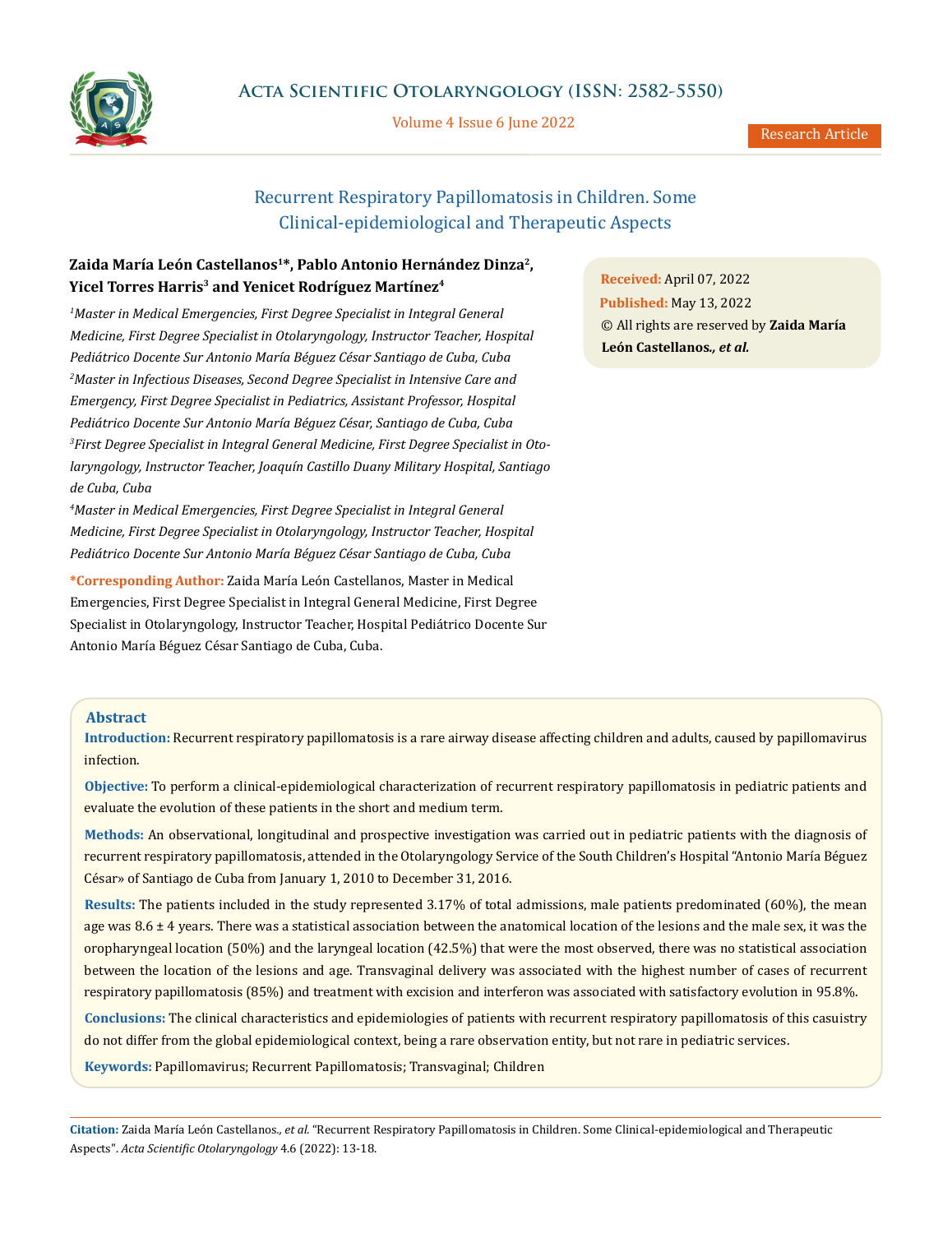#### **Introduction**

Papillomaviruses are small viruses capable of causing malignant epithelial lesions, they are also the cause of a wide range of proliferative lesions of a benign nature  $[1]$ .

Between 80 and 90% of the population will have contact at some point in their lives with papillomavirus (HPV) [2].

The infective mechanism is associated in most cases; to the participation of the individual in sexual practices of various kinds, however such infection can also be acquired by other routes of contagion. One of them is the transmission from mother to child, either during pregnancy or at the time of delivery [2].

There are more than 200 serotypes of the virus, 40 of them linked to infection in humans, with serotypes 16 and 18 being higher risk, and low risk 6 and 11. The infection can have a selflimiting course and be asymptomatic or evolve to oropharyngeal, cervical-uterine and rectal canning, it can also manifest as genital warts and recurrent respiratory papillomatosis (PRR) [3].

PRR is the most frequent infantil laringe tumor, it has a bimodal incidence with characteristic clinical forms for each age group: the recurrent juvenile form in the group of children under 5 years, transmitted from mother to child during childbirth, which is characterized by being more aggressive and juvenile papillomatosis continues towards adulthood [3].

PRR is a rare airway disease that affects children and adults, has an unpredictable course and has been reported to be pulmonar extension and malignant transformation. Serotypes 6 and 11 most often cause respiratory lesions that can be located primarily in the larynx, although they may be present throughout the entire respiratory tract [4,5].

This disease has repercussions on those who suffer from it, their families and the health system due to its recurrent nature. It merits an urgent therapeutic behavior on the part of the otolaryngologist, elements that motivated us to carry out this research in order to carry out a clinical-epidemiological and therapeutic characterization of this problem; and evaluate the evolution of these patients in the short and medium term.

#### **Methods**

An observational, longitudinal and prospective research was carried out in pediatric patients with the diagnosis of recurrent respiratory papillomatosis, attended at the Otolaryngology Service of the South Children's Hospital "Antonio María Béguez César» of Santiago de Cuba from January 1, 2010 to December 31, 2016, with the purpose of carrying out a clinical-epidemiological characterization of this problem and evaluating the evolution of these patients in the short and medium term.

The collection of information was carried out through anamnesis and physical examination, in addition to the data from the individual medical history, taking into account that all the children were admitted to the Otolaryngology Service of the institution and were followed up by external consultation once they had graduated.

The university consisted of 42 patients with the diagnosis of recurrent respiratory papillomatosis and the sample was made up of 40 children who met the inclusion criteria.

## **Inclusion criteria**

- • Patients up to 19 years of age admitted with a diagnosis of recurrent respiratory papillomatosis, confirmed by biopsy.
- Patients whose parents gave informed consent to be part of the study.

#### **Exclusion criteria**

- Patients up to 19 years of age admitted with a diagnosis of recurrent respiratory papillomatosis, not confirmed by biopsy.
- Patients whose parents did not give informed consent to be part of the study.

Se reviewed the hospital and outpatient medical records of children diagnosed with recurrent respiratory papillomatosis up to 19 years of age treated in the period of analysis.

A survey was carried out that included the following variables: age, sex, location of lesions, clinical evolution according to treatment, presence or absence of recurrences, type of treatment received, prenatal patients of vaginal infection and type of delivery.

The information obtained was processed in a computerized way using the SPSS version 10.0 package, which allowed the preparation of statistical tables that included absolute frequencies, percentages and the statistical association by the calculation of the p and RR value in the tables where it was possible to apply this validation, in which the results were presented.

**Citation:** Zaida María León Castellanos*., et al.* "Recurrent Respiratory Papillomatosis in Children. Some Clinical-epidemiological and Therapeutic Aspects". *Acta Scientific Otolaryngology* 4.6 (2022): 13-18.

14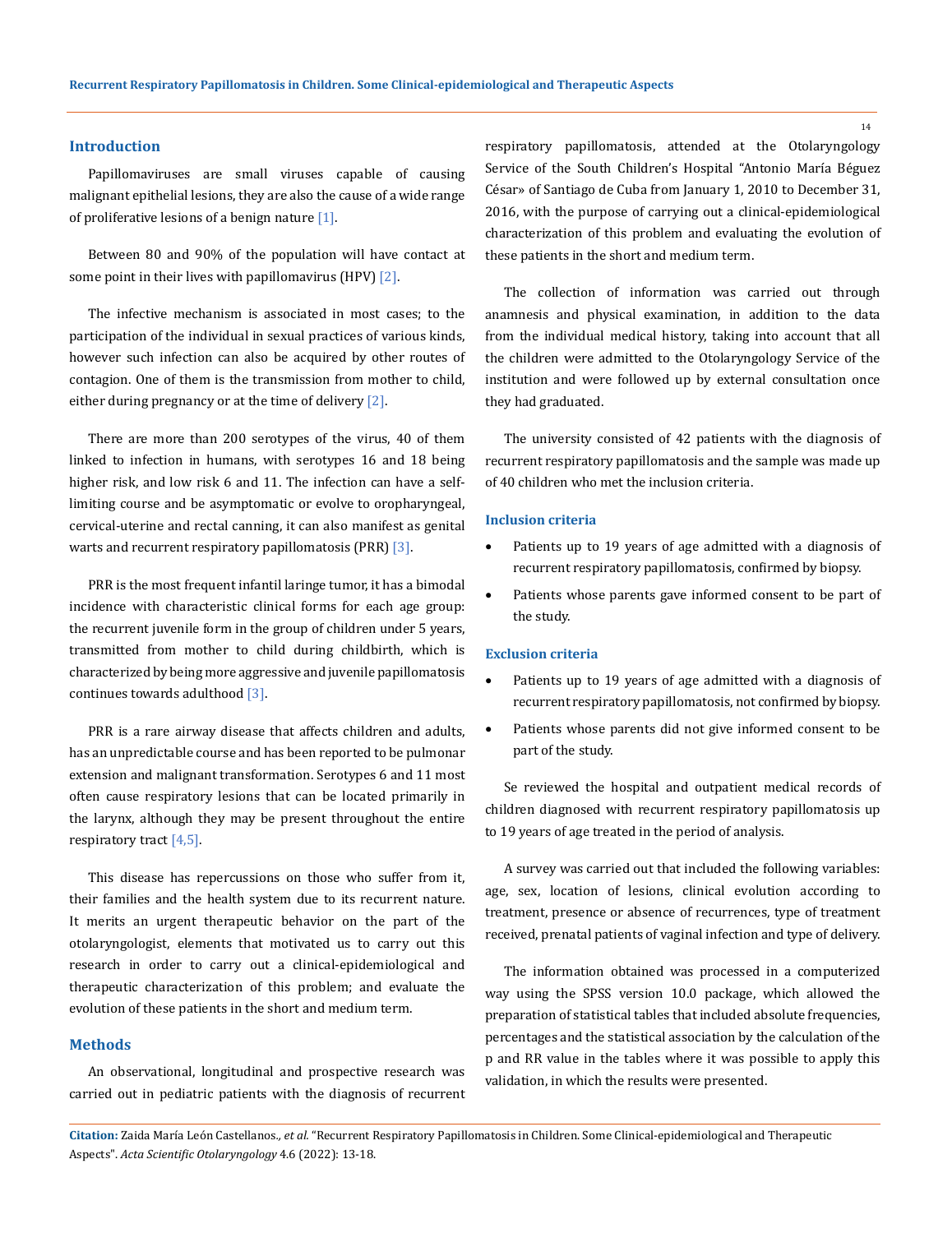#### **Results**

and 58.8% respectively.

In the study period, a total of 1260 patients were admitted to the Otolaryngology service, 40 of them with a confirmed diagnosis of recurrent respiratory papillomatosis, representing 3.17%. Of these 6 cases respectively in the years 2010, 2011, 2015 and 2016, 4 in the years 2013 and 2014 and 8 in 2012. The average age was  $8.6 \pm 4$  years. Se found a predominance of male patients with 24 children; figure that represented 60%.

When relating the anatomical location of the lesions caused by the virus papilloma with sex (Table 1), a statistical association was found between these variables ( $p < 0.05$ ). In general, the oropharyngeal location was associated with the highest number of cases; 20 patients for 50%, followed by pharyngeal patients (42.5%), both locations were more relevant in the male sex with 60

| <b>Localization</b> | <b>Male</b> |               |    | <b>Female</b> | $N = 40$ |      |  |
|---------------------|-------------|---------------|----|---------------|----------|------|--|
|                     | No          | $\frac{0}{0}$ | No | $\frac{0}{0}$ | Nο       | $\%$ |  |
| Orophage            | 12          | 60            | 8  | 40            | 20       | 50   |  |
| Laryngeal           | 10          | 58,8          |    | 41,2          | 17       | 42,5 |  |
| Nasal               | 2           | 66,7          |    | 33,3          | 3        | 7,5  |  |
| Total               | 24          | 60            | 16 | 40            | 40       | 100  |  |

15

**Table 1:** Distribution of patients according to anatomical location of the lesions and their relationship with sex.

#### $p < 0.05$ .

Table 2 refers to the anatomical location of the lesions caused by the human papillomavirus and their relationship with age, and although no statistical association was found between these variables, it is highlighted that in all age groups the predominant lesions were in the oropharynx (50%), although those of laryngeal location occurred in 42.5% of patients. As for the location, the absence of lesions in the nostrils in adolescents between 16 and 19 years old is striking.

|                     | Age groups                                |               |                                            |      |                                         |       |                |          |              |               |  |  |
|---------------------|-------------------------------------------|---------------|--------------------------------------------|------|-----------------------------------------|-------|----------------|----------|--------------|---------------|--|--|
| <b>Localization</b> | 1 - 5 years $11$<br>months and 29<br>days |               | $6 - 10$ years 11<br>months and 29<br>days |      | 11-15 years 11<br>months and 29<br>days |       | $16-19$ years  |          | <b>Total</b> |               |  |  |
|                     | N <sub>o</sub>                            | $\frac{0}{0}$ | N <sub>o</sub>                             | $\%$ | N <sub>o</sub>                          | $\%$  | N <sub>o</sub> | $\%$     | <b>No</b>    | $\frac{0}{0}$ |  |  |
| Orophage            | 5                                         | 50            | 4                                          | 57,1 | 5                                       | 45,45 | 6              | 50       | 20           | 50            |  |  |
| Laryngeal           | $\overline{4}$                            | 40            | 2                                          | 28,6 | 5                                       | 45,45 | 6              | 50       | 17           | 42,5          |  |  |
| Nasal               | 1                                         | 10            | 1                                          | 14,3 | 1                                       | 9,1   | $\Omega$       | $\theta$ | 3            | 7,5           |  |  |
| Total               | 10                                        | 100           | 7                                          | 100  | 11                                      | 100   | 12             | 100      | 40           | 100           |  |  |

**Table 2:** Distribution of patients according to anatomical location of the lesions and their relationship with the age ranges.

#### $P \geq 0.05$ .

When relating the type of delivery with the maternal history of vaginal infection (Table 3), a statistical association was found between these variables ( $p < 0.05$ ). Transvaginal birth was associated with the highest number of cases of recurrent respiratory papillomatosis with 34 for 85%.

|                         | <b>Maternal history</b>       |               |                               |       |                |           |                          |  |  |  |
|-------------------------|-------------------------------|---------------|-------------------------------|-------|----------------|-----------|--------------------------|--|--|--|
| <b>Type of delivery</b> | Positive vaginal<br>infection |               | Negative vaginal<br>infection | Total |                | <b>RR</b> |                          |  |  |  |
|                         | No                            | $\frac{0}{0}$ | No                            | $\%$  | N <sub>0</sub> | $\%$      |                          |  |  |  |
| Transvaginal            | 11                            | 78,6          | 23                            | 88,5  | 34             | 85        | 4,6                      |  |  |  |
| By caesarean<br>section | 3                             | 21,4          | 3                             | 11,5  | 6              | 15        | 1,9                      |  |  |  |
| Total                   | 14                            | 100           | 26                            | 100   | 40             | 100       | $\overline{\phantom{0}}$ |  |  |  |

**Table 3:** Type of delivery in relation to maternal history of vaginal infection.

**Citation:** Zaida María León Castellanos*., et al.* "Recurrent Respiratory Papillomatosis in Children. Some Clinical-epidemiological and Therapeutic Aspects". *Acta Scientific Otolaryngology* 4.6 (2022): 13-18.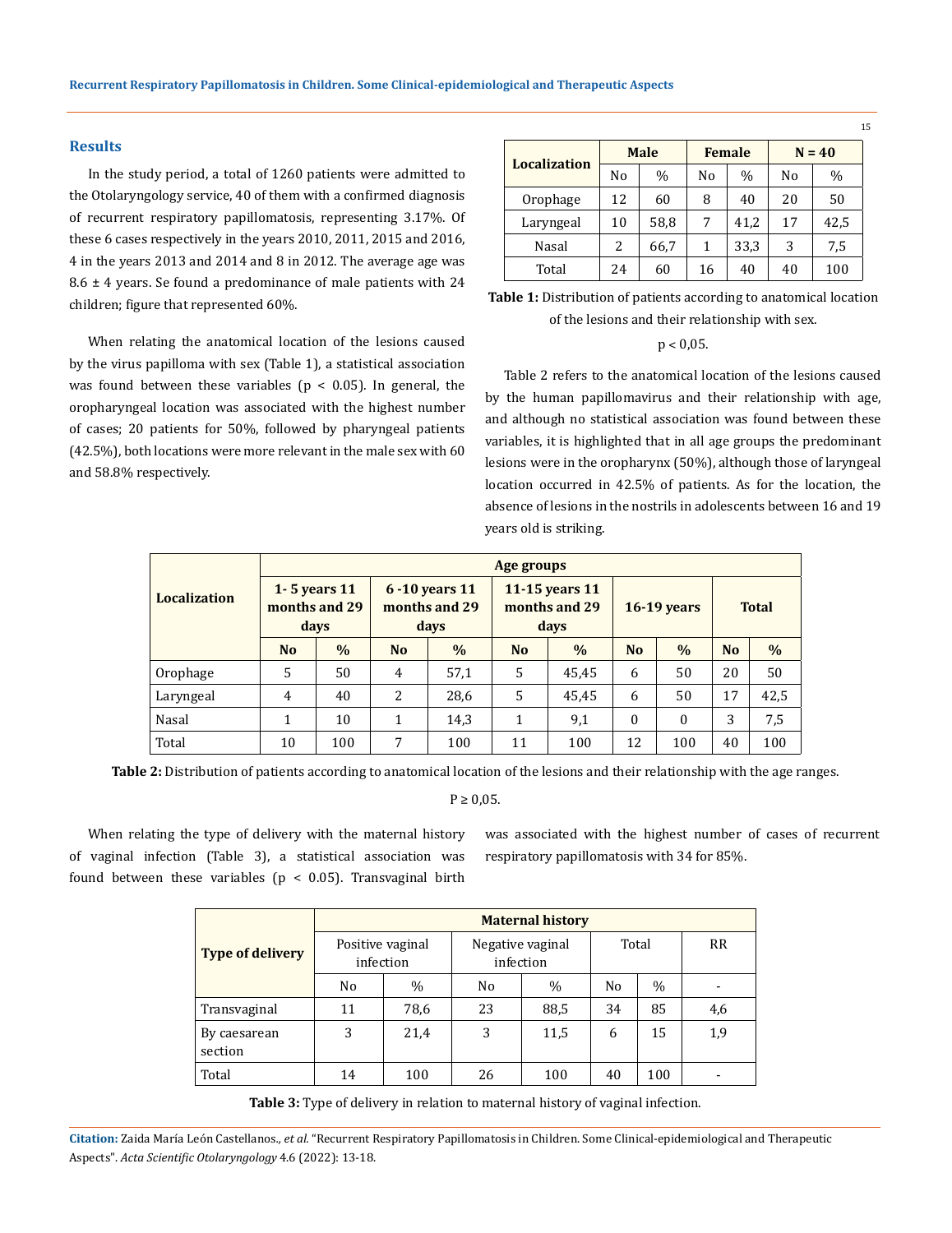Table 4 shows the evolution of patients according to the treatment received, highlighting the monotherapy with acyclovir and the therapeutic combination of excision plus interferon, both were related to the largest number of patients who had satisfactory evolution (100 and 95.8%) respectively.

|                           | <b>Evolution</b> |                     |                         |               |                |               |  |  |  |  |
|---------------------------|------------------|---------------------|-------------------------|---------------|----------------|---------------|--|--|--|--|
| <b>Treatment received</b> |                  | <b>Satisfactory</b> | <b>Not satisfactory</b> | <b>Total</b>  |                |               |  |  |  |  |
|                           | N <sub>0</sub>   | $\frac{0}{0}$       | N <sub>o</sub>          | $\frac{0}{0}$ | N <sub>0</sub> | $\frac{0}{0}$ |  |  |  |  |
| Excision / Interferon     | 23               | 95,8                | 1                       | 4,2           | 24             | 60            |  |  |  |  |
| Excision/Acyclovir        | 8                | 80                  | 2                       | 20            | 10             | 25            |  |  |  |  |
| Exeresis                  | 1                | 25                  | 3                       | 75            | 4              | 10            |  |  |  |  |
| Acyclovir                 | 2                | 100                 | $\theta$                | $\theta$      | 2              | 5             |  |  |  |  |
| Total                     | 34               | 85                  | 6                       | 15            | 40             | 100           |  |  |  |  |

**Table 4:** Evolution of patients according to treatment regimen received.

 $P \ge 0.05$ .

## **Discussion**

Recurrent respiratory papillomatosis is a rare disease, its prevalence is 4.3 cases per 100,000 children; according to the United States surveillance centers, this translates into 2000 to 2500 new cases in pediatric poblation annually [3-5].

The patients who were the subject of analysis represented only 3.17% of the total admissions to the Otolaryngology Service in 7 years of study, which coincides with the reports in the literature regarding the indication of recurrent respiratory papillomatosis as a rare entity in pediatric age.

The human papillomavirus is epitheliotropic with great affinity for tubular organs in contact with the outside such as nostrils, oral cavity, pharynx, larynx, trachea, bronchi, esophagus and vagina  $[6]$ .

The prr clinic depends largely on its location, the most frequent being those of oropharyngeal and laryngeal location [5-7].

Of the pathologies produced by HPV, oral papilloma is the most frequent epithelial lesion, it has no predilection for sex. It is considered a premalignant lesion and precursor of oral cancer [8-10].

Limongi L and collaborators [11] indicate in the patients studied by them a higher incidence of oral papilloma in the ages between five and eleven years with predominance in the female sex.

When analyzing the distribution of patients according to anatomical location in the present study; it was found that oropharyngeal lesions were the most frequent representing 50%, this coincides with the literature consulted. As for sex, male (60%) predominated, which is not related to other reports.

Juvenile laryngeal papillomatosis is the most common benign laryngeal neoplasm detected at birth and the first years of life Its highest incidence in the first two decades of life places it as the most frequent benign laryngeal tumor lesion of childhood [12].

Laryngeal papillomatosis is an unusual disease compared to the cutaneous and anogenital presentation of HPV infections in infants and when it occurs early in life, it is mainly related to transplacental or perinatal congenital transmission [13].

Bello by Alford M and collaborators  $[6]$ . In their study of patients with this entity they found a slight predominance of the female sex with 8/7 females, These results are not consistent with the patients of the present research where the male sex predominated (58.8%).

Castillo Karina H and collaborators  $[12]$ . It is noteworthy among the results of the series analyzed by them that there were 120 cases of juvenile laryngeal papillomatosis among 14 400 patients, for a frequency of 0.8%, predominantly the male sex (61.1%). This is similar to those of this casuistry where the same gender predominated (58.8%).

**Citation:** Zaida María León Castellanos*., et al.* "Recurrent Respiratory Papillomatosis in Children. Some Clinical-epidemiological and Therapeutic Aspects". *Acta Scientific Otolaryngology* 4.6 (2022): 13-18.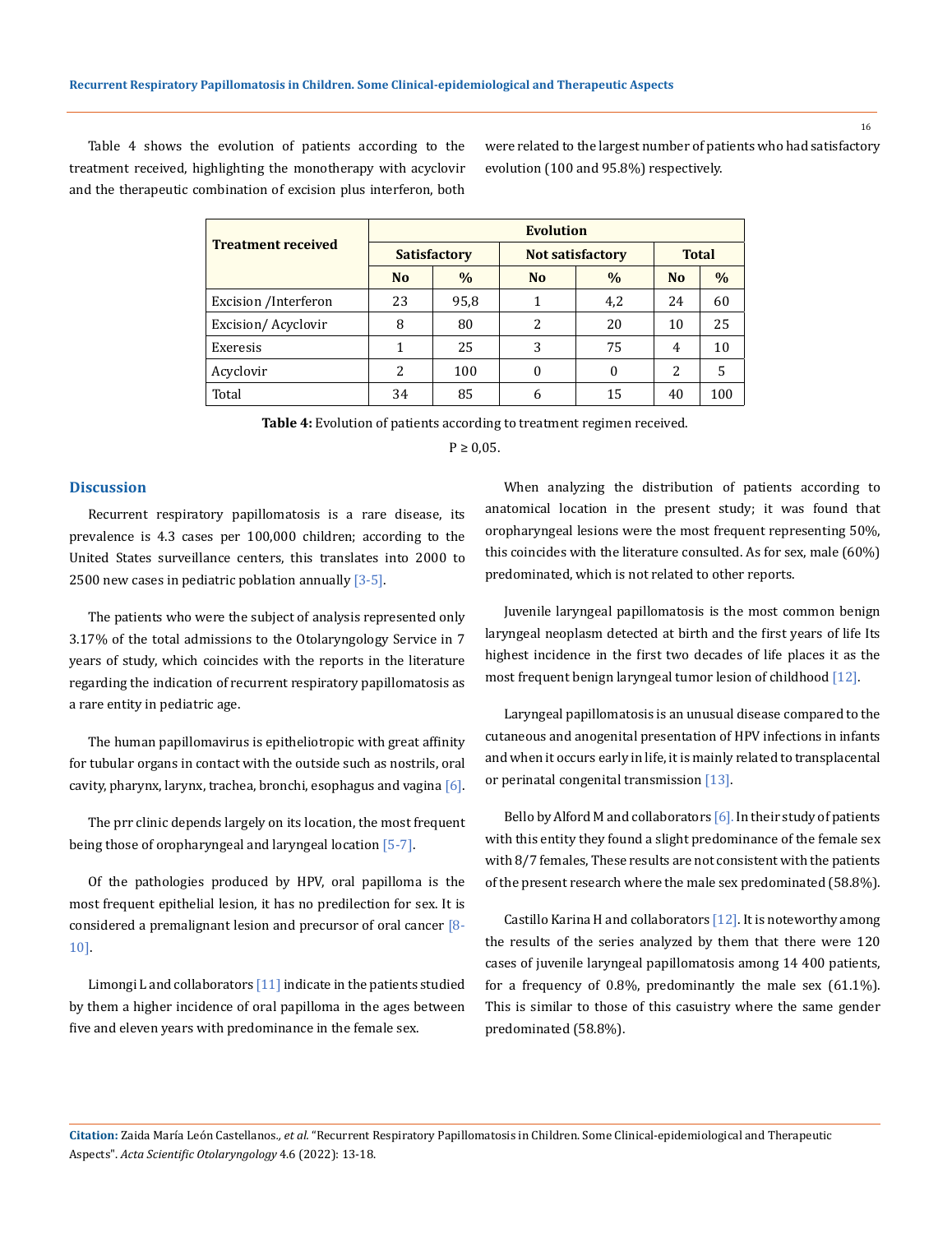In most cases recurrent respiratory papillomatosis is diagnosed in children between two and four years of age, some observations suggest as risk factors being the child of a primigestant mother, young and of low socioeconomic stratum [5].

Oral papillomatosis affects children and adults, but has a certain predilection for people aged 30 to 50  $[8-10]$ .

In this sample there was a slight predominance of oral lesions in adolescents unlike the results of Limongi L and collaborators [11].

In patients with juvenile laryngeal papillomatosis; Bello by Alford M and collaborators  $[6]$ . Observed a higher incidence in age groups aged 0 to 10 years.

On the other hand in the studio of Castillo Karina H and collaborators  $[12]$ . The average age of patients with this entity was  $9 \pm 4$  years, results similar to those shown in the patients studying in terms of the average age that was  $8.6 \pm 4$  years.

In the patients studied, no statistical association was found between the anatomical location of the lesions caused by HPV and age, however it stands out that in all age groups the predominant lesions were in the oropharynx (50%), the absence of lesions in the nostrils in adolescents between 16 and 19 years is striking.

In the case of laryngeal papillomatosis most authors agree that one of the main forms of contagion is through the ingestion of viral particles or infected cells during the passage of the child through the birth canal in mothers with genital condylomatosis  $[8,12]$ .

With some frequency they are diagnosed by the clinic and corroborated by biopsies, premalignant lesions in extragenital locations, skin, mouth, conjunctiva, head, neck and larynx in association with HPV and epidemiological and immunological studies confirm their presence [14].

Condyloma acuminate is a common and highly infectious STI, which can be transmitted to the sexual partner and given by the mother to the child, and cause in the latter, juvenile laryngeal papilomatosis [1].

Intrapartum infection rates are lower for those newborns delivered by caesarean section, although there are no strong data to recommend this type of prophylactic delivery [2].

Castillo Karina H [12] also concludes that laryngeal papillosis is most often associated with vaginal birth and genital infection with human papillomavirus during pregnancy.

Izaguirre [13] Describing the epidemiological characteristics of children born to mothers with HPV during pregnancy, it concluded that most of them were full-term products and 75% were born vaginally.

In the present study, a statistical association was found between the type of delivery and maternal histories of vaginal infection, with a value of p < 0.05 and an RR (Relative risk) of 4.6. Transvaginal delivery was associated with the highest number of cases of recurrent respiratory papillomatosis (85%) and the history of vaginal infection in pregnancy was also incident in children who developed the entity (78.6%), results these concordant with other reports.

In the usual treatment of recurrent respiratory papillomatosis, multiple surgical procedures are required, due to its recurrent nature, in which the lesions are resected by means of laryngeal microsurgery instruments, laryngeal microdebrideer or vaporization of the lesions with  $\text{CO}_2$  laser [5].

Children under three years of age have a 3.6 times higher risk of requiring a greater number of annual surgical procedures and of having involvement in more than one anatomical site. The lack of an effective treatment for children with aggressive course of this pathology has led to tests with multiple adjuvant treatment options such as interferon alfa, photodynamic therapy and indole-3-carbinol and more recently with cidofovir [5].

In Cuba, all available therapies are applied systematically, both medical and surgical treatment or both, Barrera Rivera D and collaborators [15]. Report the successful treatment of a patient by applying human interferon and immunomodulators such as biomodulin, immunoglobulin G and transfer factor.

In the patients of the present series, medical, surgical and both combined therapies were applied, 100% of those who received acyclovir as monotherapy had a favorable evolution, however it has no statistical significance since it was only applied in 10% of the patients. Regarding the treatment with excision plus interferon, it was used in 60% of the sample with a favorable evolution of 95.8%.

17

**Citation:** Zaida María León Castellanos*., et al.* "Recurrent Respiratory Papillomatosis in Children. Some Clinical-epidemiological and Therapeutic Aspects". *Acta Scientific Otolaryngology* 4.6 (2022): 13-18.